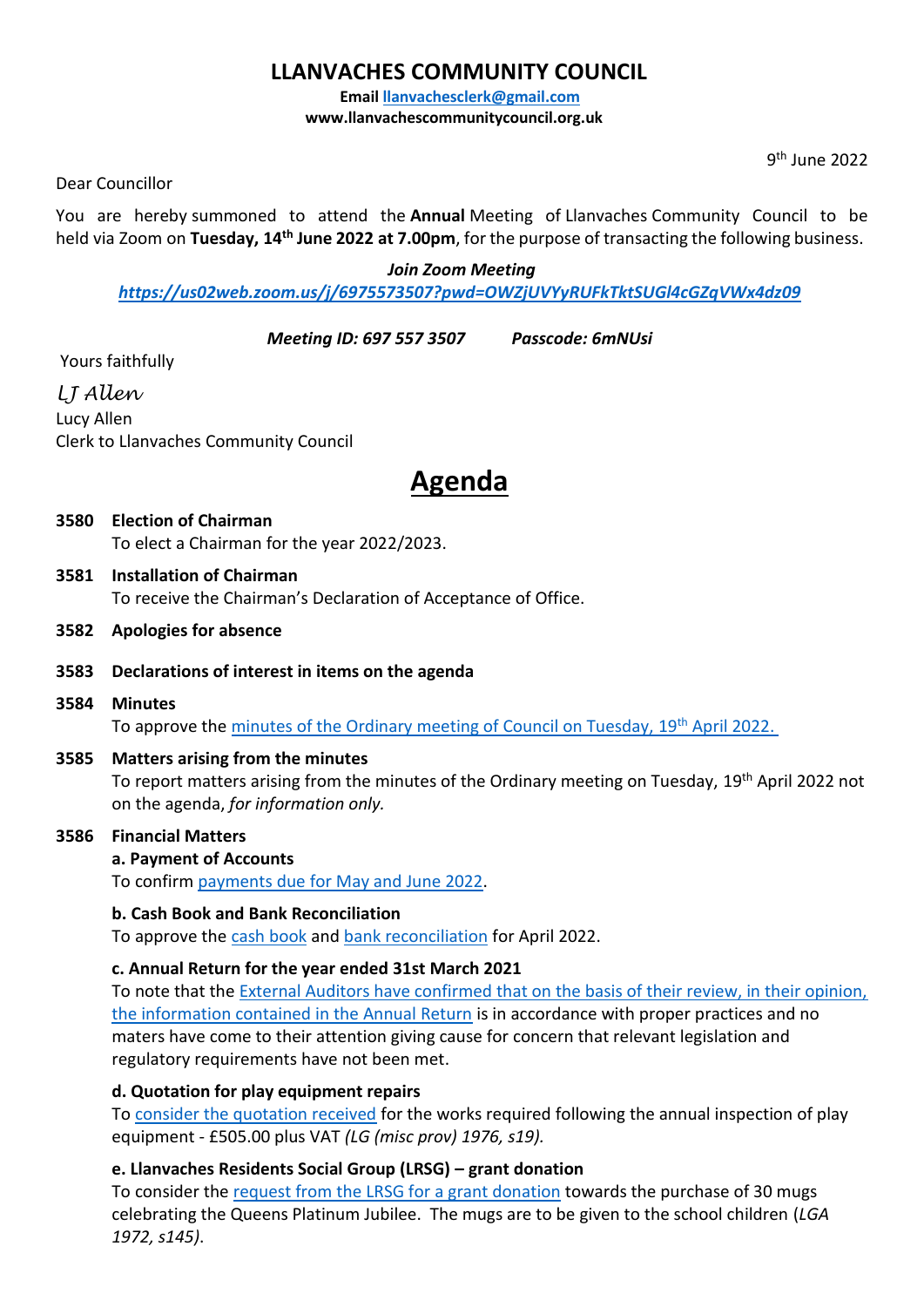# **f. Independent Remuneration Panel for Wales**

To consider the [recommendations in the report for payments to Members of Community and Town](https://drive.google.com/file/d/1fQw_qOgzh2H4sJ7wIxoBRQDmawcu4dvw/view?usp=sharing)  [Councils.](https://drive.google.com/file/d/1fQw_qOgzh2H4sJ7wIxoBRQDmawcu4dvw/view?usp=sharing)

# **g. Internal Auditor**

To confirm the appointment of Ms S Bushell to carry out the Internal Audit of Llanvaches Community Council for the year 2021 – 2022 at a cost of £150.00.

### **h. Annual Insurance Renewal**

To note that the annual insurance is due for renewal at a cost of £496.98 (increase of £21.28) and to consider the [Renewal Schedule](https://drive.google.com/file/d/1nqky0imunl3wgpWAKlNp-ROex-F4NbaZ/view?usp=sharing) to ensure that the cover still meets the requirements of the Community Council. Members are reminded that this is the final year of a 3-year agreement.

#### **3587 Council Management Matters**

#### **a. Outstanding queries from previous meetings**

To receive and consider the [list of outstanding queries](https://drive.google.com/file/d/1KGzP7M6_T814Y9K9vCF2SUJlGe6ppSJd/view?usp=sharing) awaiting completion following Community Council meetings.

#### **b. Unmetered lighting supply**

To consider the request from Llanvaches Residents Social Group to apply for an unmetered lighting supply on the lamppost near the village green to accommodate the Christmas tree lights.

#### **c. Co-option**

To note that following the elections there are currently 2 vacancies on the Community Council. Members to consider and, if appropriate, agree the process and timetable for filling these vacancies.

#### **3588 Ward Member Report**

To receive an update from the Ward Councillors on any issues relating to the village.

### **3589 Playing Field Matters**

# **a. Fortnightly Inspection Report**

To receive the fortnightly inspection report.

# **b. Football Field Lease**

To consider [correspondence from the agent](https://drive.google.com/file/d/1vb5R0j6CGPlb7tveXWwOfzReSRDNBe7T/view?usp=sharing) who manages the football field on behalf of Church in Wales.

# **3590 Public Participation**

Members of the public are invited to address the Community Council for a maximum of 15 minutes and may ask one question plus a related supplementary question.

#### **3591 Matters of local interest or concern**

#### **3592 Correspondence List**

a. To receive and consider [correspondence set out in the schedule](https://drive.google.com/file/d/1ITTIoZJiq_9aeIV8J1B9lLPapW69J8jv/view?usp=sharing) emailed to members prior to the meeting.

b. To note [correspondence regarding trees in the playing field.](https://drive.google.com/file/d/1pqluEZesGt9t5rgatQeBF8_aIOUja2Az/view?usp=sharing)

#### **3593 Planning Matters**

# **a. To consider the following Planning Application(s):**

22/0253 - Byeways Tabernacle Road Llanvaches Newport NP26 3BL Single storey side extension, encompassing existing detached garage

22/0216 - Wentwood Lodge, Gilfach Lane, Llanvaches, Newport, NP26 3BA Retention of replacement buildings and change of use to equestrian/keeping of horses

22/0350 - Land North Of Oaklands, Gilvach Lane, Llanvaches, Newport Siting of timber clad storage container and construction of timber frame shelter.

22/0226 - Upper Millbrook Farm, Ty Bach, Millbrook Lane, Llanvaches